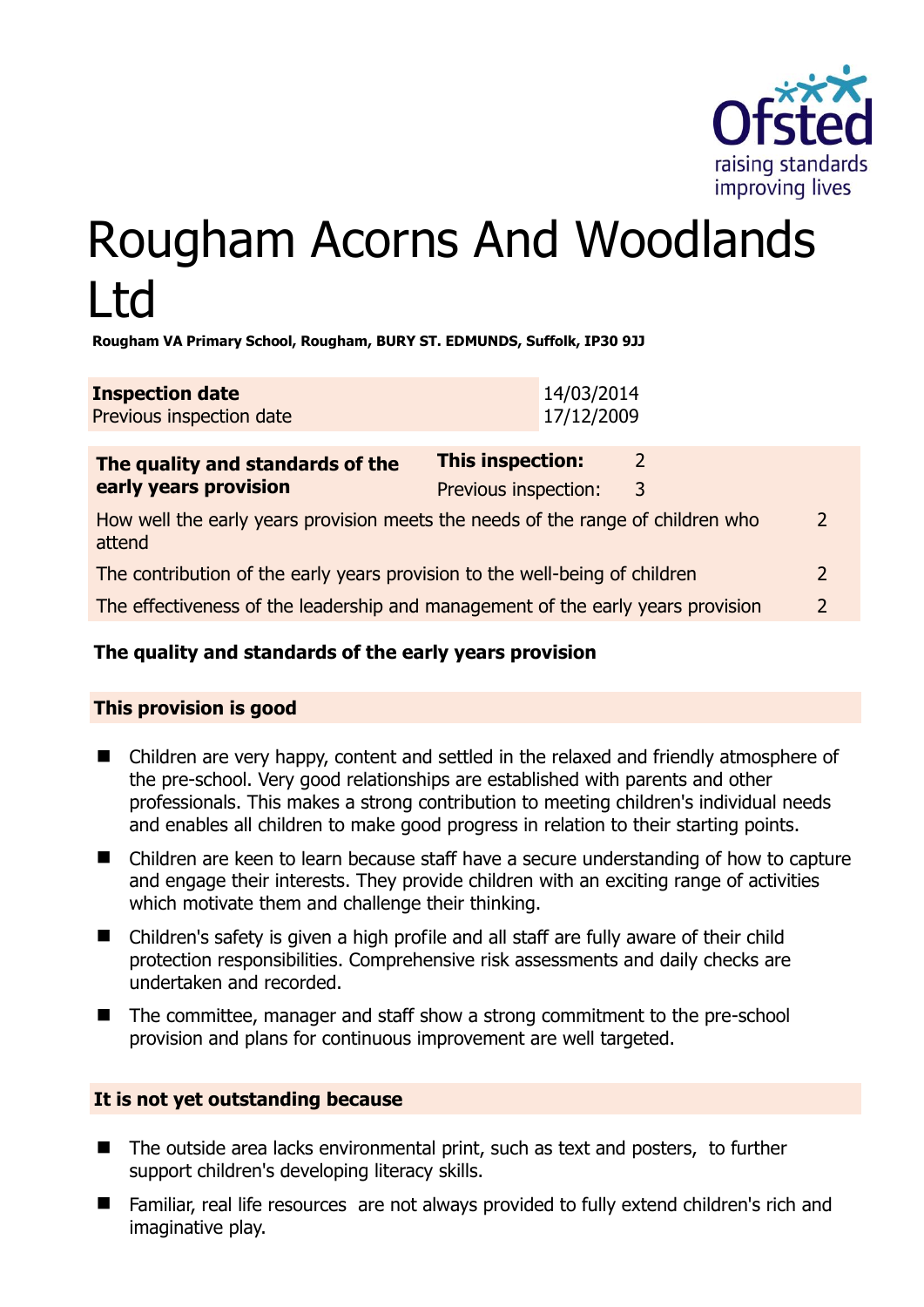# **Information about this inspection**

Inspections of registered early years provision are:

- $\bullet$  scheduled at least once in every inspection cycle the current cycle ends on 31 July 2016
- scheduled more frequently where Ofsted identifies a need to do so, for example where provision was previously judged inadequate
- **•** brought forward in the inspection cycle where Ofsted has received information that suggests the provision may not be meeting the legal requirements of the Early Years Foundation Stage or where assessment of the provision identifies a need for early inspection
- **Prioritised where we have received information that the provision is not meeting the** requirements of the Early Years Foundation Stage and which suggests children may not be safe
- scheduled at the completion of an investigation into failure to comply with the requirements of the Early Years Foundation Stage.

The provision is also registered on the voluntary and compulsory parts of the Childcare Register. This report includes a judgment about compliance with the requirements of that register.

# **Inspection activities**

- The inspector observed activities in the inside and outside learning environments.
- The inspector conducted a joint observation with the manager.
- $\blacksquare$  The inspector held meetings with the manager and staff of the provision.
- The inspector looked at children's assessment records and planning documentation.
- The inspector checked evidence of suitability and qualifications of all staff working with children, the provider's self-evaluation form and improvement plan.

# **Inspector**

Jacqui Oliver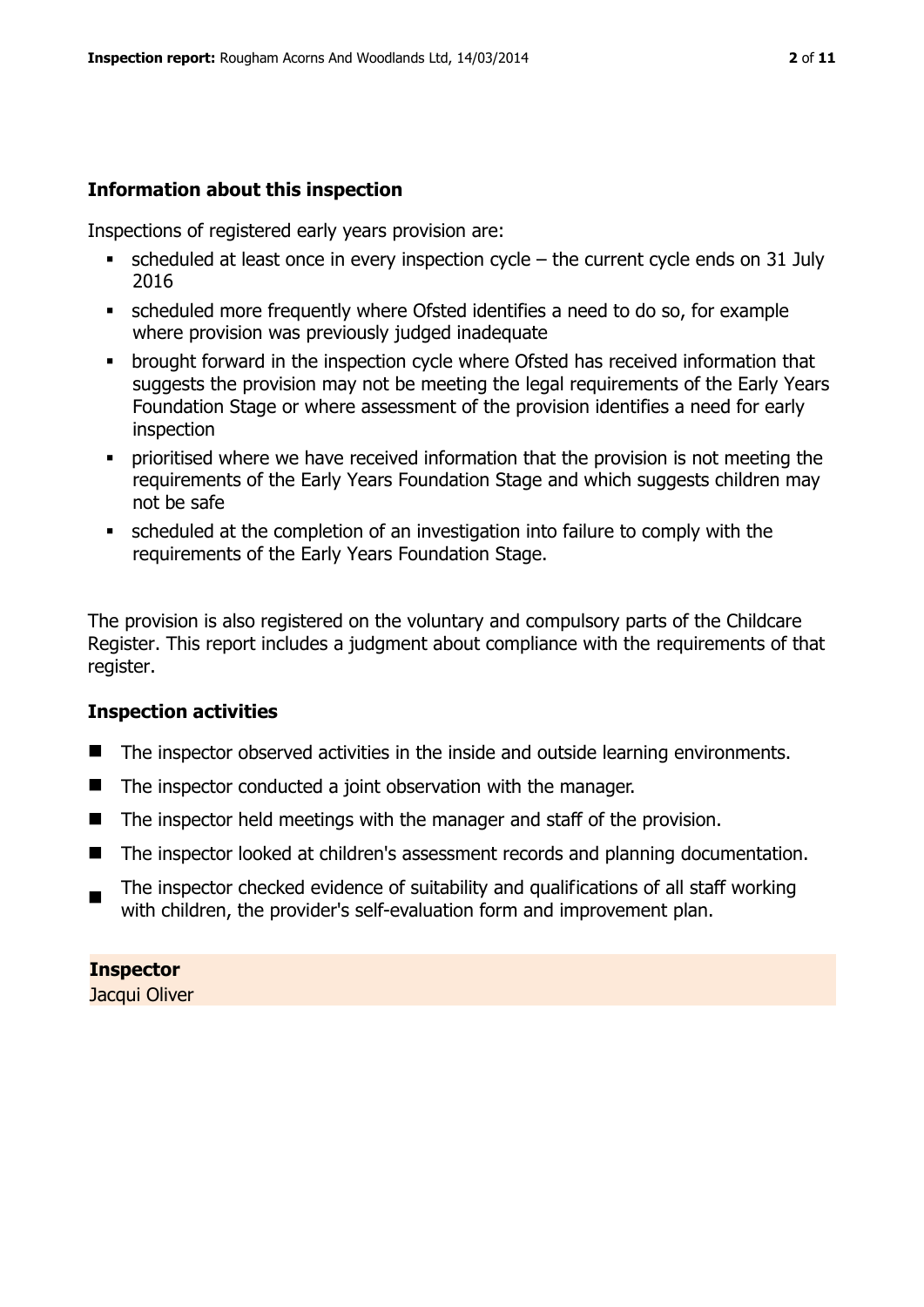#### **Full report**

#### **Information about the setting**

Rougham Acorns and Woodlands Ltd re-registered as a limited company in 2008. The preschool is registered on the Early Years Register and the compulsory and voluntary part of the Childcare Register. It is managed by a voluntary management committee made up of parents of the children who attend. It operates from a new purpose-built building on the primary school grounds. The pre-school is situated in Rougham, Suffolk and serves the local area and has strong links with the school. The pre-school is accessible to all children and there is an enclosed area available for outdoor play. The pre-school is open each weekday from 8.50am to 11.20am and from 12.20pm until 2.50pm with a lunch club provision to link the two sessions. There is also before and after school care provided from 8am until 8.50am and 3.15pm until 6 pm. A holiday scheme operates during the school holidays. Children can attend for a variety of sessions. There are currently 33 children in the early years age range. The pre-school receives funding for the provision of free early education for two-, three- and four-year-old children. The nursery employs seven members of childcare staff. All staff hold appropriate early years qualifications at level 2 or above. The pre-school supports children with special educational needs and/or disabilities and children for whom English is an additional language.

#### **What the setting needs to do to improve further**

#### **To further improve the quality of the early years provision the provider should:**

- extend children's literacy skills by providing visual resources and environmental print in the outside area
- $\blacksquare$  enhance children's learning experiences further by providing them with a variety of familiar resources reflecting everyday life, such as real kitchen items, to extend their imaginative play.

#### **Inspection judgements**

#### **How well the early years provision meets the needs of the range of children who attend**

Staff have a very good knowledge and understanding of the areas of learning and how to challenge and support children so they make good progress. They are enthusiastic in their approach and make the activities they provide fun. Staff develop a very good understanding of each child's abilities and interests by observing them as they play and through regular discussions with their parents. Parents share information about their children's starting points so that key persons are able to plan appropriate activities to meet their interests and individual needs. Staff assess and monitor each child's achievements to ensure that they are progressing well which helps to highlight any gaps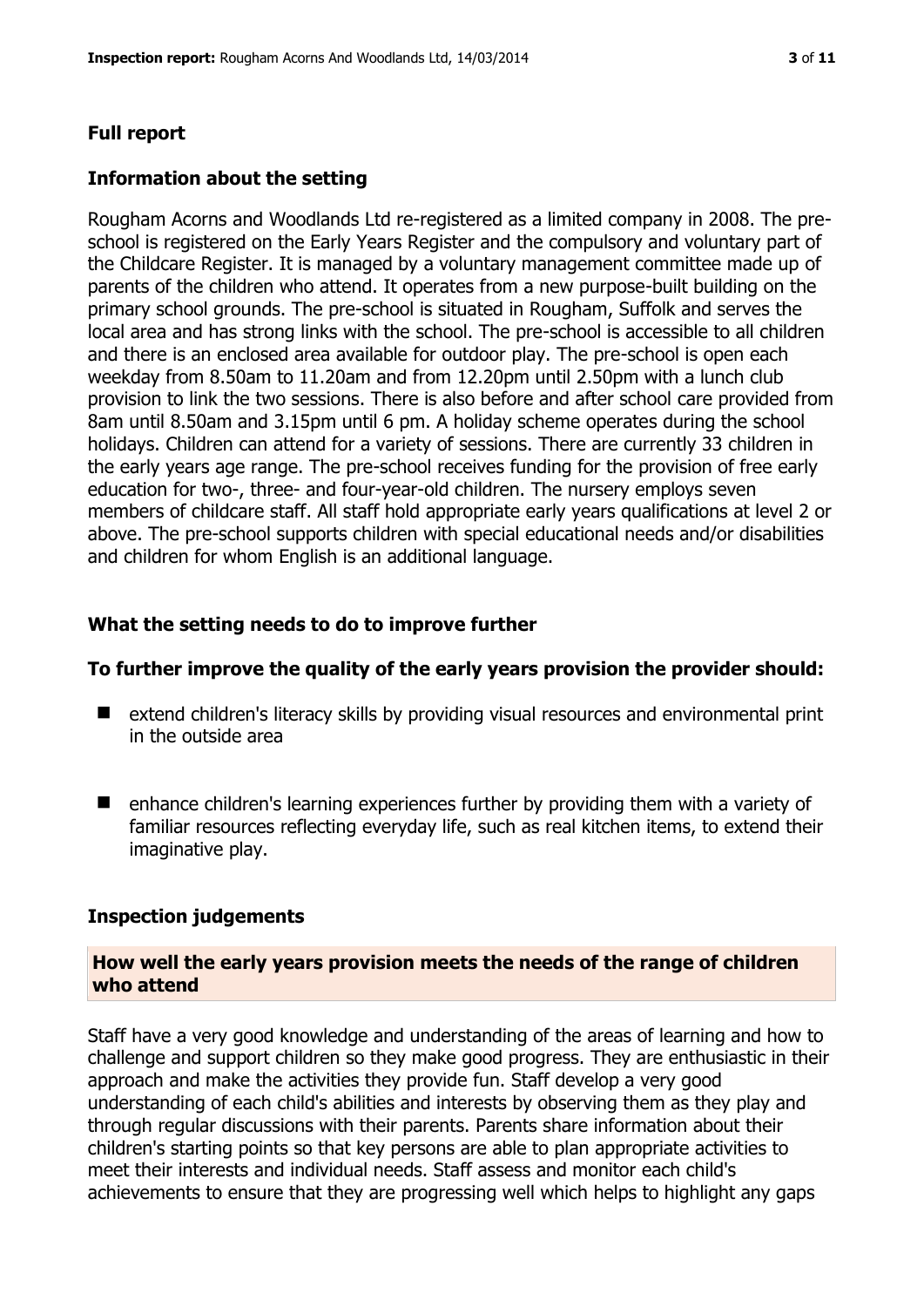in the development of individual children or groups of children. These records show that all children are progressing as expected for their age. The systems in place for observing children's achievements and planning for their progression are regularly reviewed and there is a good awareness of meeting the needs of specific groups of children, such as those learning English as an additional language or who have special educational needs and/or disabilities. This support enables all children to make consistent progress in relation to their starting points.

Appropriate arrangements are in place to complete the required progress checks for children aged two years. Staff support children well, as they engage and join in with the children's learning. They provide an interesting and lively environment for children to learn and play. Children are encouraged to be independent learners who are willing to have a go at activities. They concentrate well and choose their own way of doing things, which are all characteristics of effective learning. The manager and staff use very effective strategies to promote children's communication and language. Staff have taken part in the 'Every child a talker' programme which has had a very positive impact on their interactions with the children. For example they get down to the children's level to speak to them, use open-ended questions and give them ample time to reply, which supports children's developing language and communication skills. Staff successfully engage children in conversations and share jokes, creating a happy and relaxed atmosphere.

Children are well prepared for their next stage in learning. For example, they learn to sit quietly, take turns and listen to stories. They develop a good understanding of mathematics through play activities and during daily routines, such as singing number songs and at snack time. Staff provide many opportunities for the children to develop their understanding of the world. For example, they notice the changes in the weather and nature, and observe insects as they play outside in the large garden and surrounding fields. Children's learning is enhanced by a range of visitors to the setting, including the dental nurse and a visitor from a local zoo who showed the children a range of 'creepy crawlies', such as stick insects, cockroaches and snakes. They enjoy making and eating pancakes on Pancake Day and joining in with activities on fun days, such as World Book Day. Children learn about other cultures and ways of life through discussion of significant events and tasting foods from other countries. Computers and other technical resources, such as programmable toys enable children to develop a good understanding of information and communication technology. This supports children well in acquiring skills for the future and for their eventual move to school. Staff act as positive role models, providing good levels of teaching. Children learn to recognise and write their name which supports their early literacy skills. They are helped to understand that print carries meaning. For example, inside there are many colourful displays and posters around the room and resources are clearly labelled. However, this is not yet extended into the outdoor environment, so as to maximise opportunities for those children who learn best outdoors.

Parents are kept well informed of their child's development to ensure they are able to be involved in their learning. Regular newsletters and notice boards inform parents of the activities that are on offer at the pre-school which enable them to consolidate and continue their children's learning at home. Every child has a learning journey book which is displayed by the door where they can be easily accessed by children and parents. They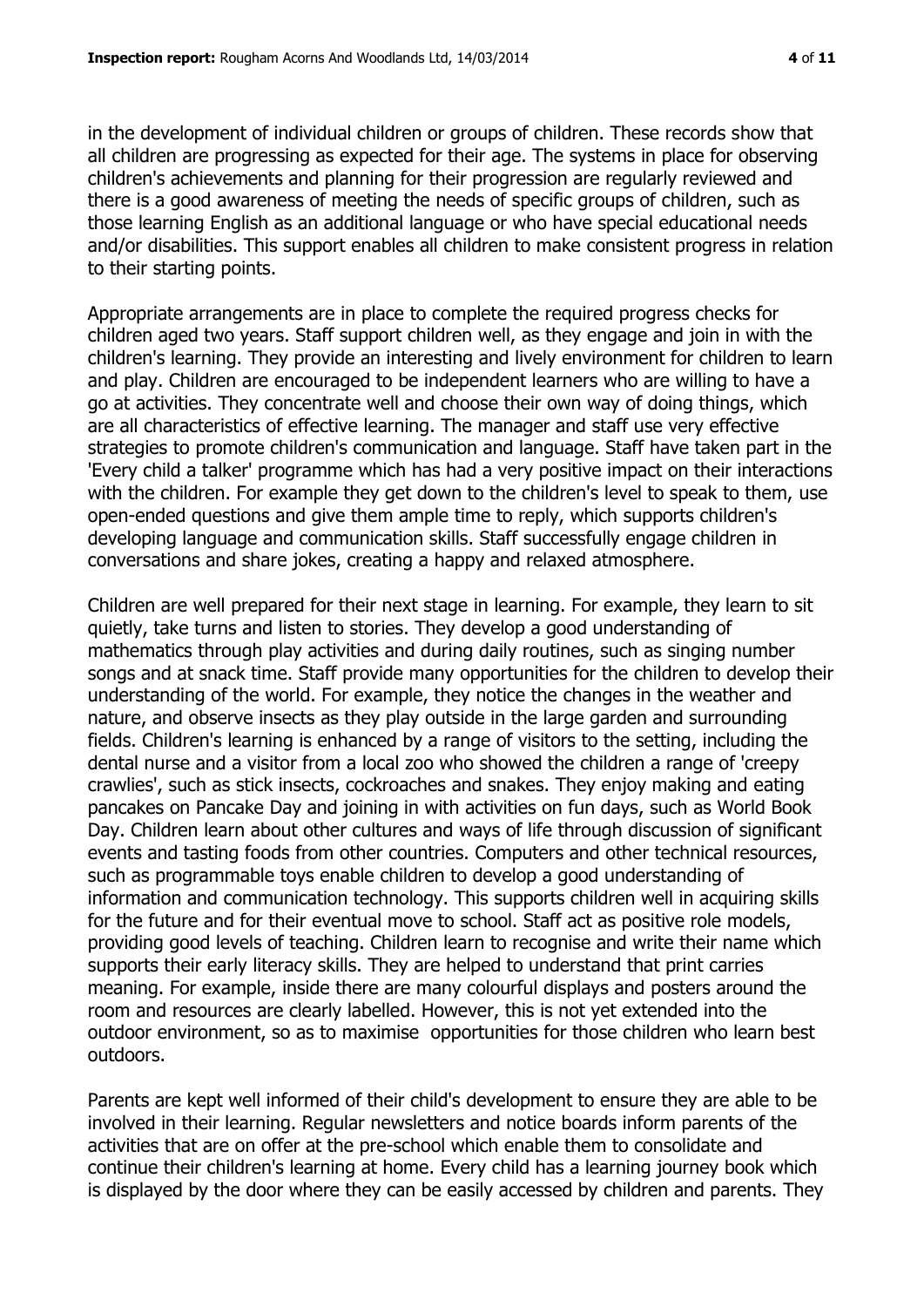can look at the books whenever they wish and are encouraged to take them home to share with all family members. Children also enjoy looking at them with their key persons, celebrating their achievements. They talk confidently about the things they have done, while looking at photographs and pictures they have drawn or painted. Parents are encouraged to contribute to their children's learning journeys and key persons work very closely with them, resulting in children receiving very good support.

#### **The contribution of the early years provision to the well-being of children**

Staff are caring, supportive and friendly. They get to know their key children well and are able to plan and provide a stimulating and well-resourced environment, both indoors and outside to support children's all-round development and the emotional well-being of children. The pre-school positively promotes equal opportunities, welcoming all children and their families and working with external agencies to promote their inclusion. Children enjoy their time at the pre-school and form very good relationships with staff. Staff treat the children with respect and encourage them to respect one another. They show good manners, for example, they say 'thank you' when they are helped to put on their shoes. Children are encouraged to help staff with tasks to encourage their independence, for example they help to set the table at snack time. They also get dressed independently, which promotes their confidence and self-esteem. These practices mean children are well prepared for the next stage in learning. Staff implement good behaviour management strategies that help children learn acceptable behaviour. As a result, children play cooperatively with each other, take turns, share resources and negotiate and solve problems during their play. Children are sociable, confident and are keen to share their ideas with staff and visitors.

The large play room is very welcoming with a range of age appropriate and interesting resources set out so that they can find their favourites. Toys and resources are suitable for the ages and stages of development of the children attending. Staff working with the twoyear-olds organise the space effectively to meet the needs of the youngest children. Children are able to freely make their own choices about what they do and play with as equipment is easily accessible. This encourages children to be interested and supports them to make choices about what they play with. The good quality toys and resources help to meet the children's needs and enable them to become confident learners. However, there is scope to further extend children's imaginative play by enhancing the range of resources which are accessible to them and reflect everyday life experiences in the role play area, such as real kitchen items. Staff have a good understanding of the skills children need when they move on to school. They encourage children to be independent visiting the toilet and washing their hands. Snack time offers further opportunities for children to demonstrate their skills when spreading butter on their crackers and pouring their drinks.

Children talk about healthy eating as they make choices from the variety of fresh fruit, learning why they are good to eat. Good hygiene routines are implemented as children learn why they must wash their hands before eating. Staff also create an attractive display of healthy eating to further promote their awareness of a healthy lifestyle. The pre-school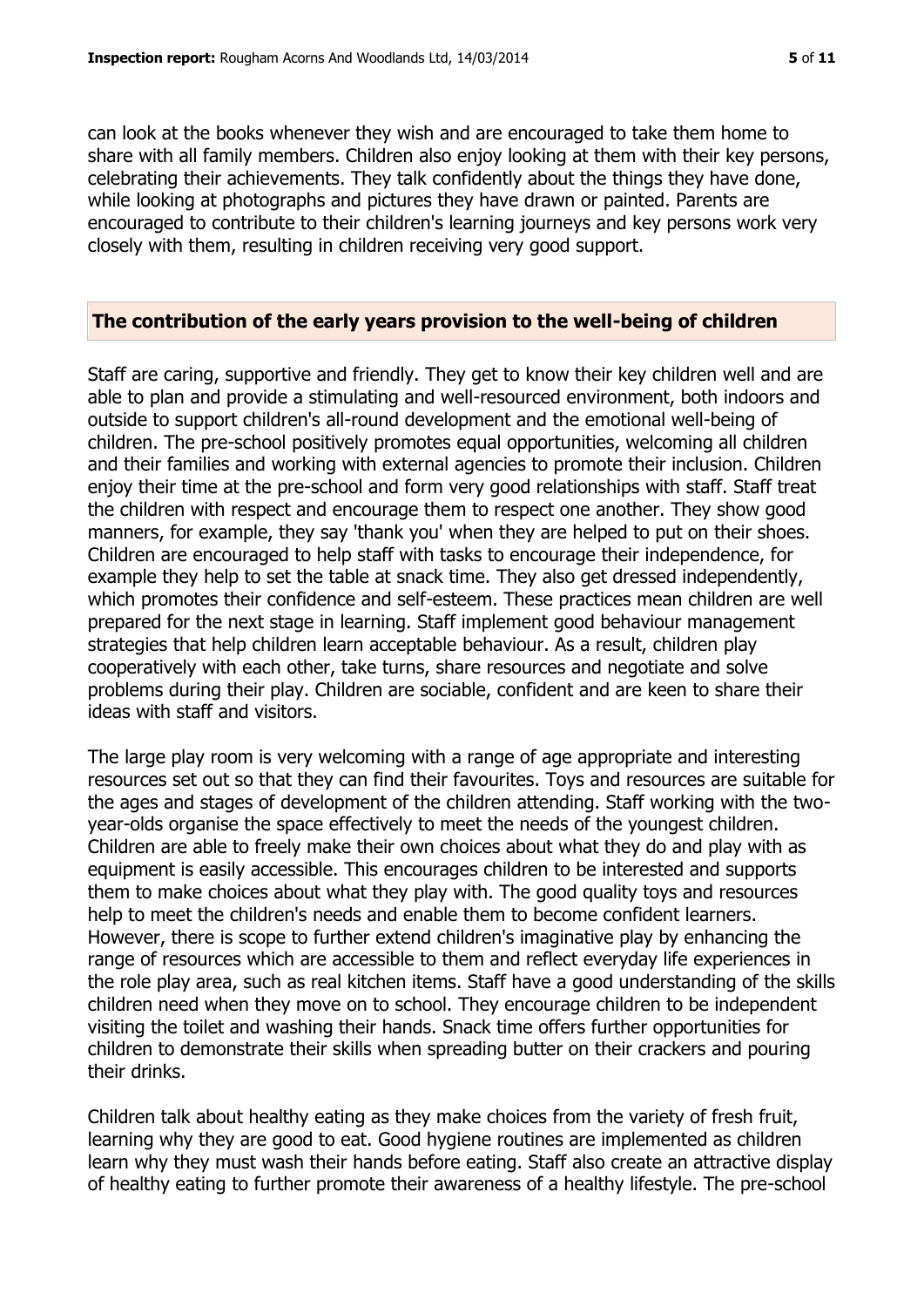provides a range of healthy snacks and there are good procedures in place for children who attend the lunch club. Staff provide encouragement and support so that children are relaxed and confident while having their lunch. The daily opportunities for fresh air and exercise further promote children's health and develop their physical skills. They show good coordination as they use ride-on-toys and run around with their friends. Children develop a good understanding about how to stay safe. For example, they regularly practise what to do in an emergency. Staff also help children to use equipment safely, such as scissors and knives, which further promotes their awareness of safety. Also they are encouraged to take safe risks as they use the climbing frame and climb the trees in the garden. All staff hold paediatric first aid qualifications, which means any accidents occurring can be treated effectively to ensure the well-being of the children.

### **The effectiveness of the leadership and management of the early years provision**

Staff at the pre-school fully understand their responsibilities in meeting both the learning and development requirements and the safeguarding and welfare requirements of the Statutory framework for the Early Years Foundation. Staff have completed relevant safeguarding training and there are clear policies and guidelines to support them in understanding the procedures to follow should they have concerns about a child in their care. All required documentation is in place to support children's well-being and maintain confidentiality. Staff record accidents and administration of medication and parents are informed. Food allergies or dietary requirements are managed to ensure children's safety. Regular risk assessments are carried out to provide a safe place for children to play both indoors and outdoors. There are robust procedures in place with regards to staff recruitment, induction and vetting, which includes checking the suitability of staff. All visitors are required to show identification and sign in and out of the visitor's book to ensure there is an accurate record of everyone visiting the pre-school. The premises are safe, secure and well maintained, and suitable precautions are in place for the collection of children. This shows that the pre-school gives the safeguarding and welfare of children a high priority.

The well-qualified staff work closely together forming a very effective team and they are committed to providing good quality provision for all children. Staff are encouraged to gain further professional qualifications, which has a positive impact on the children's learning and development. The manager monitors the educational programme and assessment effectively and is very successful in supporting and motivating staff. The manager arranges regular meetings and yearly appraisals with staff which supports their performance and professional development. There is a strong commitment to improving the pre-school provision and a very detailed self-evaluation form has been completed. It uses the views of parents, children and other professionals to reflect on the learning and development opportunities provided. This helps the staff to plan effectively to move the pre-school forward and improve the quality of the provision.

Partnership with parents is strength of the pre-school. Children benefit from observing the friendly interaction between the staff and their parents which helps them to develop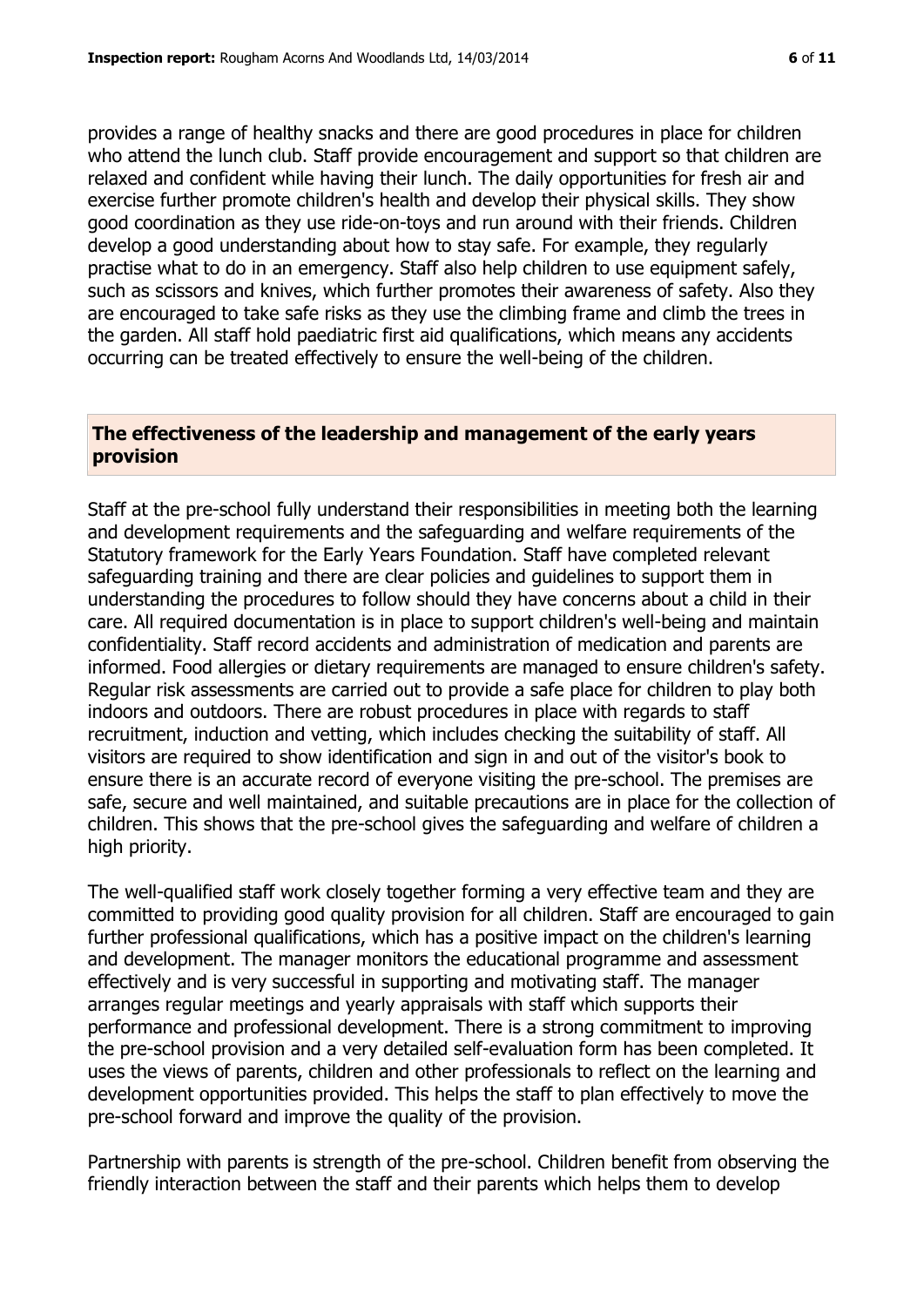confidence and to settle easily. Parents spoken to at the time of the inspection are very happy with the care and education their children receive. They say their children thoroughly enjoy themselves at the pre-school and that they are kept regularly informed of their child's learning and development. Staff have created an open-door policy and parents are welcome to speak to them and look at their children's learning journey books at any time. Parents are encouraged to contribute to these and share events that happen at home. They are also invited in to read stories with the children. This helps to involve them in their children's learning and promotes consistency of care. Regular newsletters and notices are always available for parents along with daily verbal feedback from the child's key person. Parents are given regular summaries regarding their children's learning and development. This includes the progress check for children at the age of two, to enable parents to share this with health professionals. This partnership is extended to outside agencies that provide specialist services to the children to help prepare individual educational plans to meet specific children's needs. In addition, where children attend other early years settings staff make contact with them to provide continuity of care. Staff have developed very close links with the local primary school and children get to know the teachers before they start, which helps to encourage a smooth transition when they go to school.

## **The Childcare Register**

| The requirements for the compulsory part of the Childcare Register are | Met |
|------------------------------------------------------------------------|-----|
| The requirements for the voluntary part of the Childcare Register are  | Met |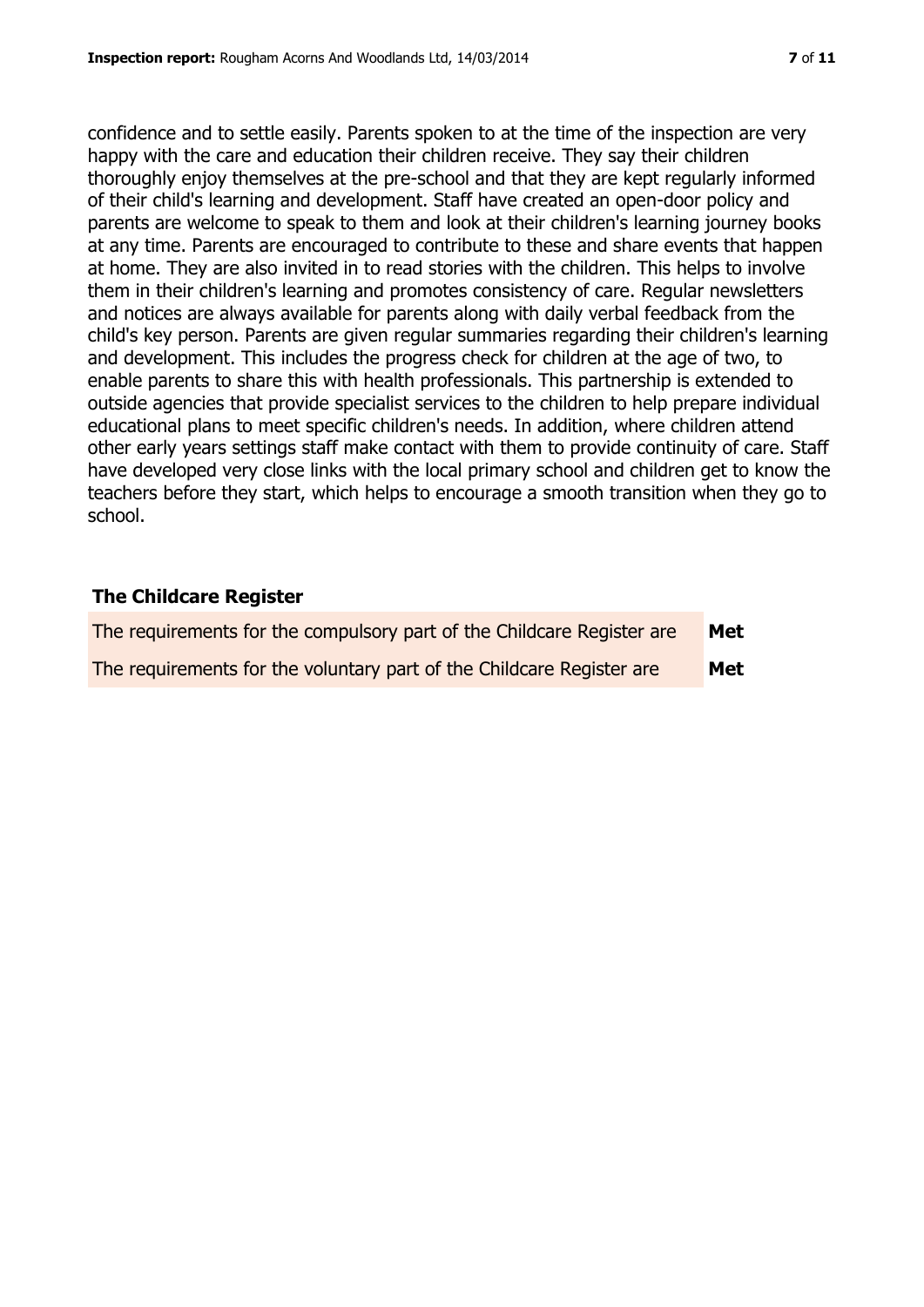# **What inspection judgements mean**

# **Registered early years provision**

| <b>Grade</b> | <b>Judgement</b>        | <b>Description</b>                                                                                                                                                                                                                                                                                                                                                                                |
|--------------|-------------------------|---------------------------------------------------------------------------------------------------------------------------------------------------------------------------------------------------------------------------------------------------------------------------------------------------------------------------------------------------------------------------------------------------|
| Grade 1      | Outstanding             | Outstanding provision is highly effective in meeting the needs<br>of all children exceptionally well. This ensures that children are<br>very well prepared for the next stage of their learning.                                                                                                                                                                                                  |
| Grade 2      | Good                    | Good provision is effective in delivering provision that meets<br>the needs of all children well. This ensures children are ready<br>for the next stage of their learning.                                                                                                                                                                                                                        |
| Grade 3      | Requires<br>improvement | The provision is not giving children a good standard of early<br>years education and/or there are minor breaches of the<br>safeguarding and welfare requirements of the Early Years<br>Foundation Stage. It will be monitored and inspected within<br>twelve months of the date of this inspection.                                                                                               |
| Grade 4      | Inadequate              | Provision that is inadequate requires significant improvement<br>and/or enforcement action. The provision is failing to give<br>children an acceptable standard of early years education and/or<br>is not meeting the safeguarding and welfare requirements of<br>the Early Years Foundation Stage. It will be monitored and<br>inspected again within six months of the date of this inspection. |
| Met          |                         | The provision has no children on roll. The inspection judgement<br>is that the provider continues to meet the requirements for<br>registration.                                                                                                                                                                                                                                                   |
| Not met      |                         | The provision has no children on roll. The inspection judgement<br>is that the provider does not meet the requirements for<br>registration.                                                                                                                                                                                                                                                       |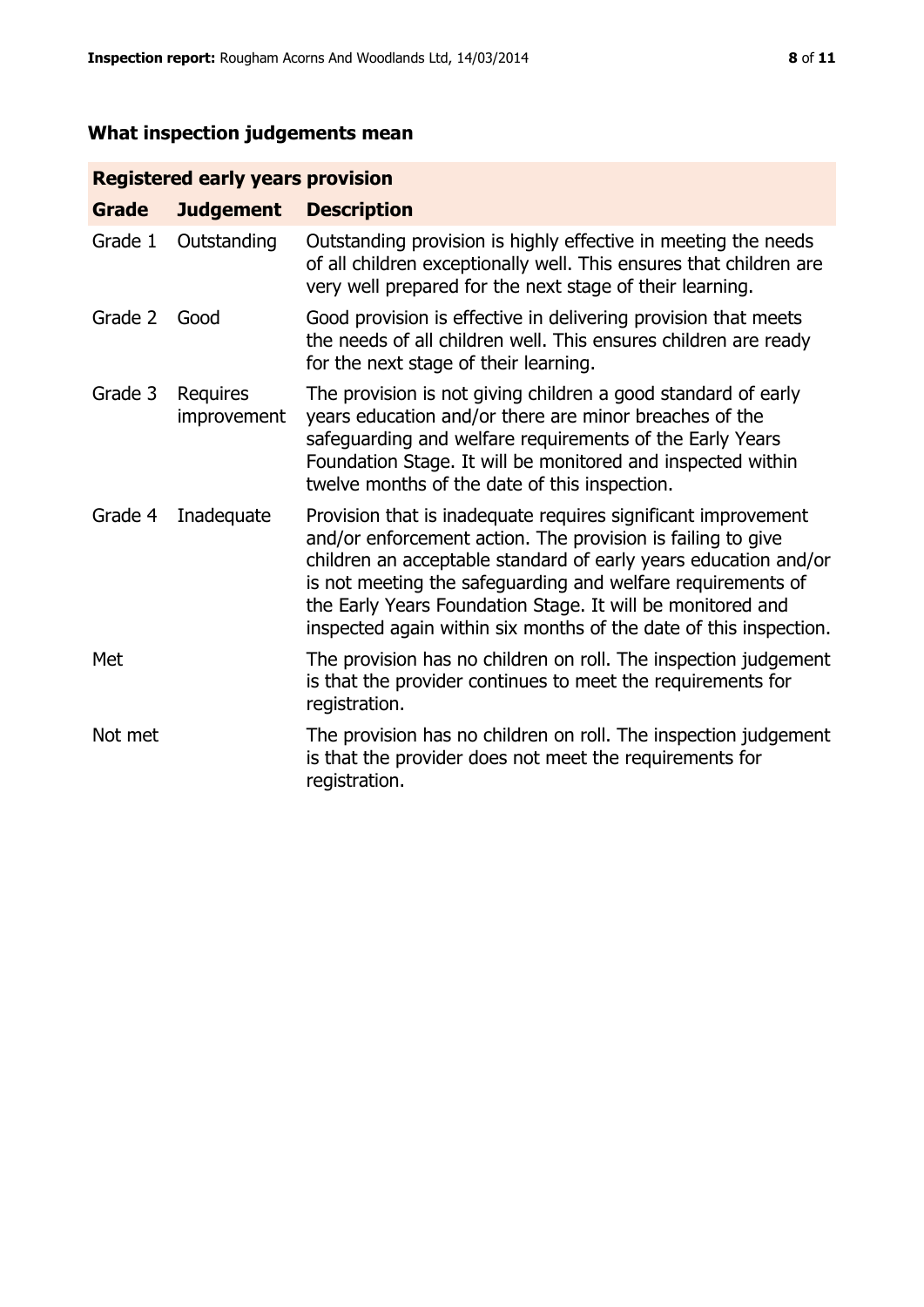## **Inspection**

This inspection was carried out by Ofsted under sections 49 and 50 of the Childcare Act 2006 on the quality and standards of provision that is registered on the Early Years Register. The registered person must ensure that this provision complies with the statutory framework for children's learning, development and care, known as the Early Years Foundation Stage.

# **Setting details**

| Unique reference number       | EY390482                         |
|-------------------------------|----------------------------------|
| <b>Local authority</b>        | <b>Suffolk</b>                   |
| <b>Inspection number</b>      | 879073                           |
| <b>Type of provision</b>      |                                  |
| <b>Registration category</b>  | Childcare - Non-Domestic         |
| Age range of children         | $0 - 17$                         |
| <b>Total number of places</b> | 24                               |
| Number of children on roll    | 33                               |
| <b>Name of provider</b>       | Rougham Acorns And Woodlands Ltd |
| Date of previous inspection   | 17/12/2009                       |
| <b>Telephone number</b>       | 01359 271 998                    |

Any complaints about the inspection or the report should be made following the procedures set out in the guidance *'Complaints procedure: raising concerns and making complaints* about Ofsted', which is available from Ofsted's website: www.ofsted.gov.uk. If you would like Ofsted to send you a copy of the guidance, please telephone 0300 123 4234, or email enquiries@ofsted.gov.uk.

# **Type of provision**

For the purposes of this inspection the following definitions apply:

Full-time provision is that which operates for more than three hours. These are usually known as nurseries, nursery schools and pre-schools and must deliver the Early Years Foundation Stage. They are registered on the Early Years Register and pay the higher fee for registration.

Sessional provision operates for more than two hours but does not exceed three hours in any one day. These are usually known as pre-schools, kindergartens or nursery schools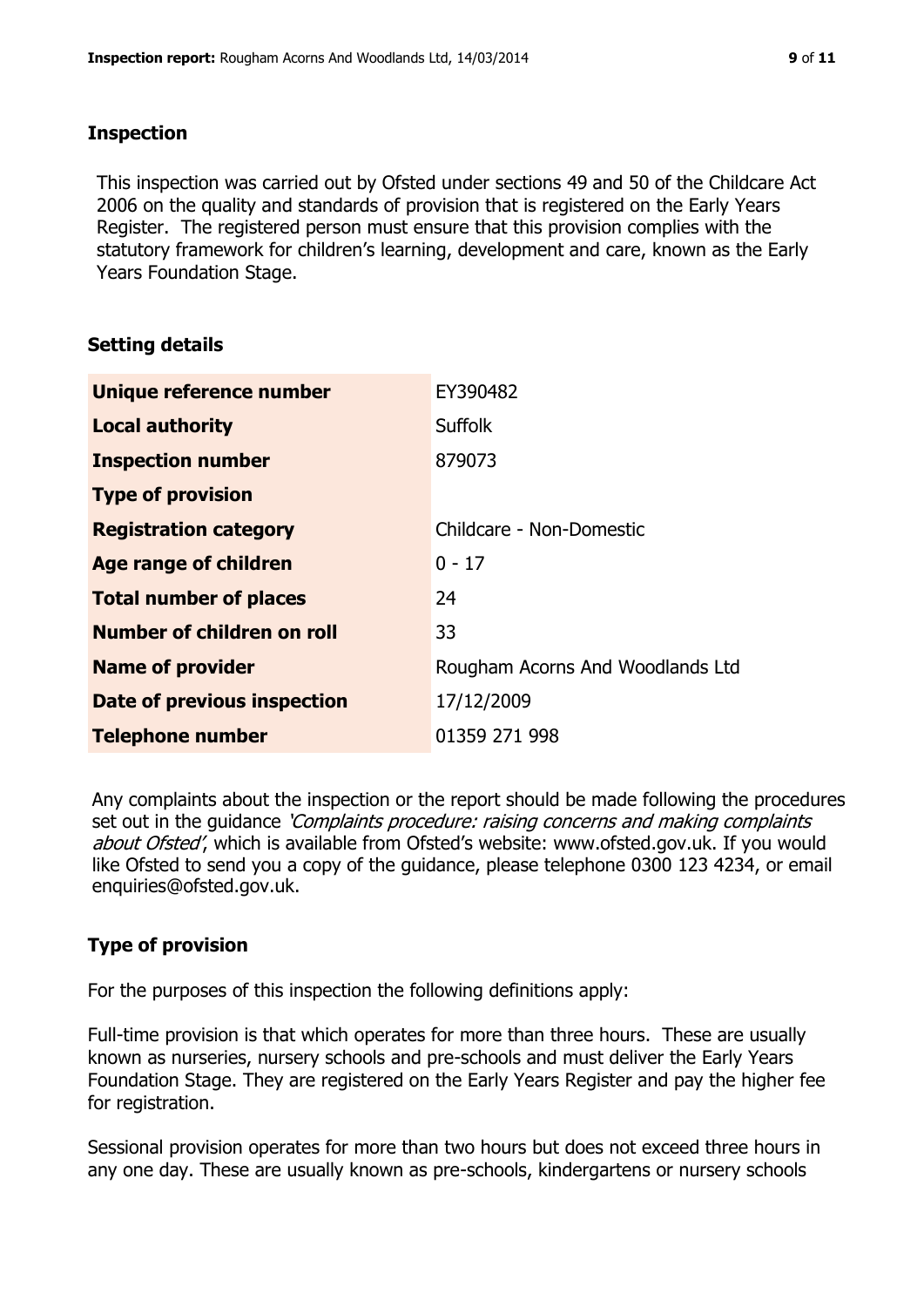and must deliver the Early Years Foundation Stage. They are registered on the Early Years Register and pay the lower fee for registration.

Childminders care for one or more children where individual children attend for a period of more than two hours in any one day. They operate from domestic premises, which are usually the childminder's own home. They are registered on the Early Years Register and must deliver the Early Years Foundation Stage.

Out of school provision may be sessional or full-time provision and is delivered before or after school and/or in the summer holidays. They are registered on the Early Years Register and must deliver the Early Years Foundation Stage. Where children receive their Early Years Foundation Stage in school these providers do not have to deliver the learning and development requirements in full but should complement the experiences children receive in school.